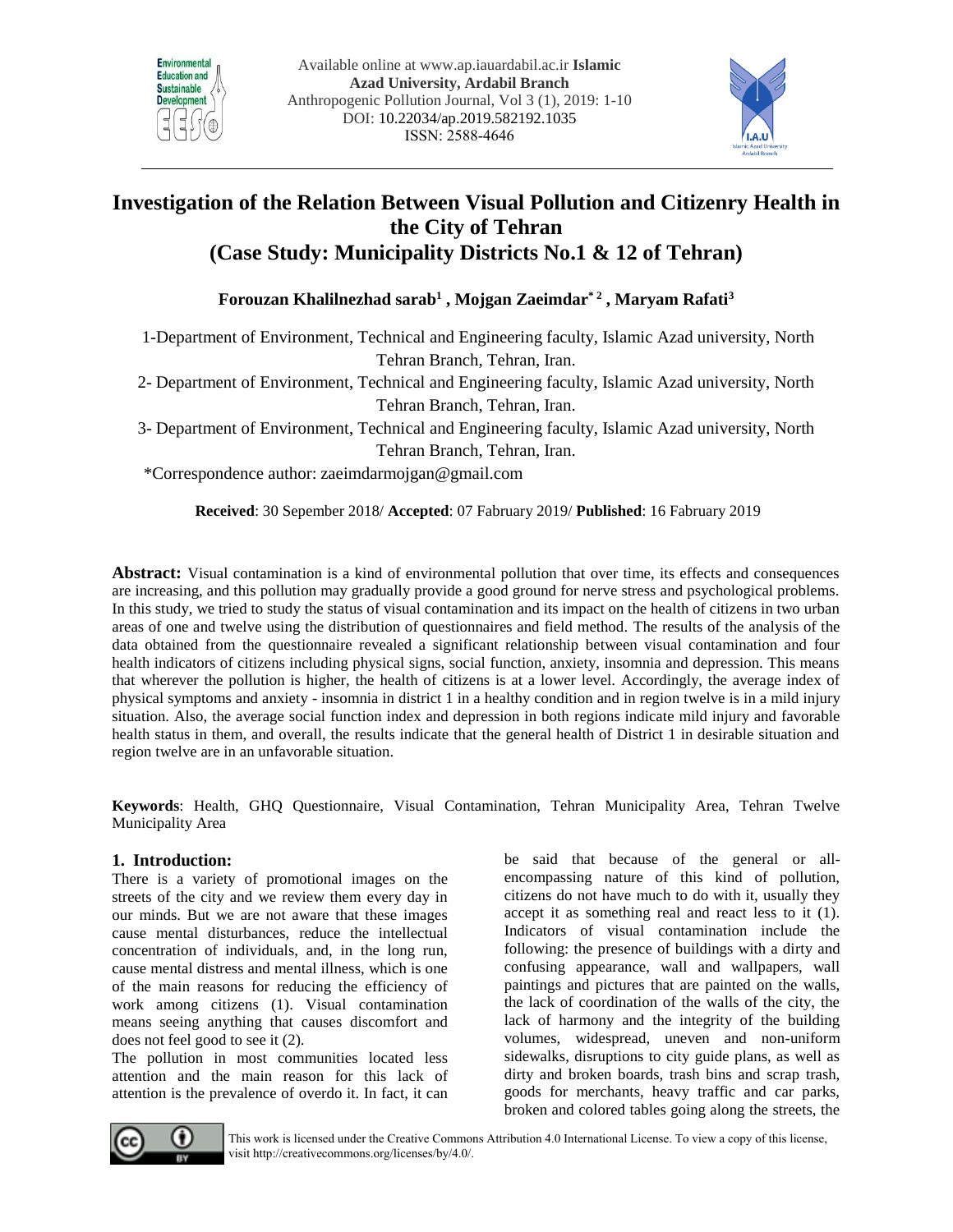permanent and temporary media of the city, including bill boards, banners mounted on temporary structures, heterogeneous buildings with a variety of extensions, such as cooler chambers, chimneys and accessories inside the balcony, unpopular urban furniture, turbulent and occasionally spoiled, greetings and etc. (3) Visual contamination in cities and villages is a self-inflicted pollution by citizens, institutions and organizations involved in work. Therefore, eliminating it requires collaboration and the attendance of all factors involved in its creation (1). Researches in the country and abroad have been conducted on the relationship between visual pollution and the health of citizens. In this regard, Pourmousavi and Safavardi studies have been carried out to study the status of the visually impaired and the health of citizens in four parts of Tehran city, namely, Geisha, Sattarkhan, Revolution Square and Hafez Square with different degrees of pollution, through the public health questionnaire. The results indicated that there was a significant relationship between visual contamination and the four health indicators of citizens in these four points (4). Amini and Darwish also examined the role of light and color pollution in the visual and behavioral health of citizens in Tajrish Square, which exposed light and color and its combination as important aspects of life, creating feelings of joy, discomfort, satisfaction, fear and Security knows (5). In another study, Ziabakhsh and Miri studied the role of visual factors in the psychological well-being of individuals and their encounter with the environment in 5 samples of artificial spaces, and concluded that the changes made in the environment were ineffective (especially in large cities) and due to the unbalanced development And the lack of attention to the qualitative visual qualities, citizens are faced with incredible effects that over time influence the unconsciously accepted by the inhabitants of the inhabitants, if the destructive effects of this phenomenon have not been eliminated and on the human psyche undesirable effects And ultimately disrupts the psychological well-being of the person (6). Jackson states that urban design is a powerful tool for improving human conditions, and many United States populations have become scattered and synergistic with human-made environments having a harmful effect on their health and well-being [7]. . Yilmaz and Sagsoz also examined the effect of the shadow of the buildings in Trabzon city center on visual contamination. The results of this study indicate that many cities are incompatible with buildings, and concrete shadows cause disturbances in the minds of people (8). In this regard, the aim of this study was to study the various aspects of visual

contamination in the first and twelfth districts of Tehran and to compare their results with each other.

#### **2. Materials and Methods:**

Tehran is a large city and capital of Iran, the fifthmost populous city in the world. The city is divided into 22 districts, 134 districts (including Rey and Tajrish) and 370 neighborhoods (9). The 12th district is one of the oldest cities in Tehran, which is located in the center of this city. The area with a total area of 16.66 square kilometers consists of 6 districts and 13 neighborhoods with a population of 365,000 inhabitants, with more than 80 percent of the commercial, administrative, government, workshop and warehouse facilities in Tehran. Also, more than 34% of the area is worn (10). District 1 is also located in Tehran high and with an area of 64 km2 with 10 districts, 26 neighborhoods and a population of 379962 inhabitants. This area is in terms of urban design with a rural texture called the garden of the city (9). Considering the fact that these two regions have different urban, residential and commercial tissues, they have almost the same population and so far no research has been done to measure their visual contamination. They were selected for this research. The method of data collection in this study is using General Health Questionnaire (GHQ). The questionnaire is one of the tools widely used throughout the world and is based on self-report methodology used in the clinical diagnostic suite to track those who have mental disorders (11, 12). Version 28 of the questionnaire has the highest degree of credibility, sensitivity and specificity compared to other versions. For this reason, the present study has used this version. To use the questionnaire, first, according to the population of the urban areas of one and twelve, the number of samples was extracted from the Morgan table, which is equivalent to 384 samples from each urban area. Also, the criteria for selecting examples were the main streets in each area, where visual disturbances, as well as the high traffic of people and vehicles were available. Accordingly, due to the close vicinity of the population of the region of one and twelve to each other, the same number of main streets were selected by random sampling in each region, due to the large extent of area I compared to the area of twelve, this random sampling The spiral form was once in the one and twice zone in the 12th district and eight streets were selected randomly from each region. Out of every street, 48 questionnaires were submitted by the business community and people who were present at the site for more than 5 hours and were exposed to contamination Intuitive are completed.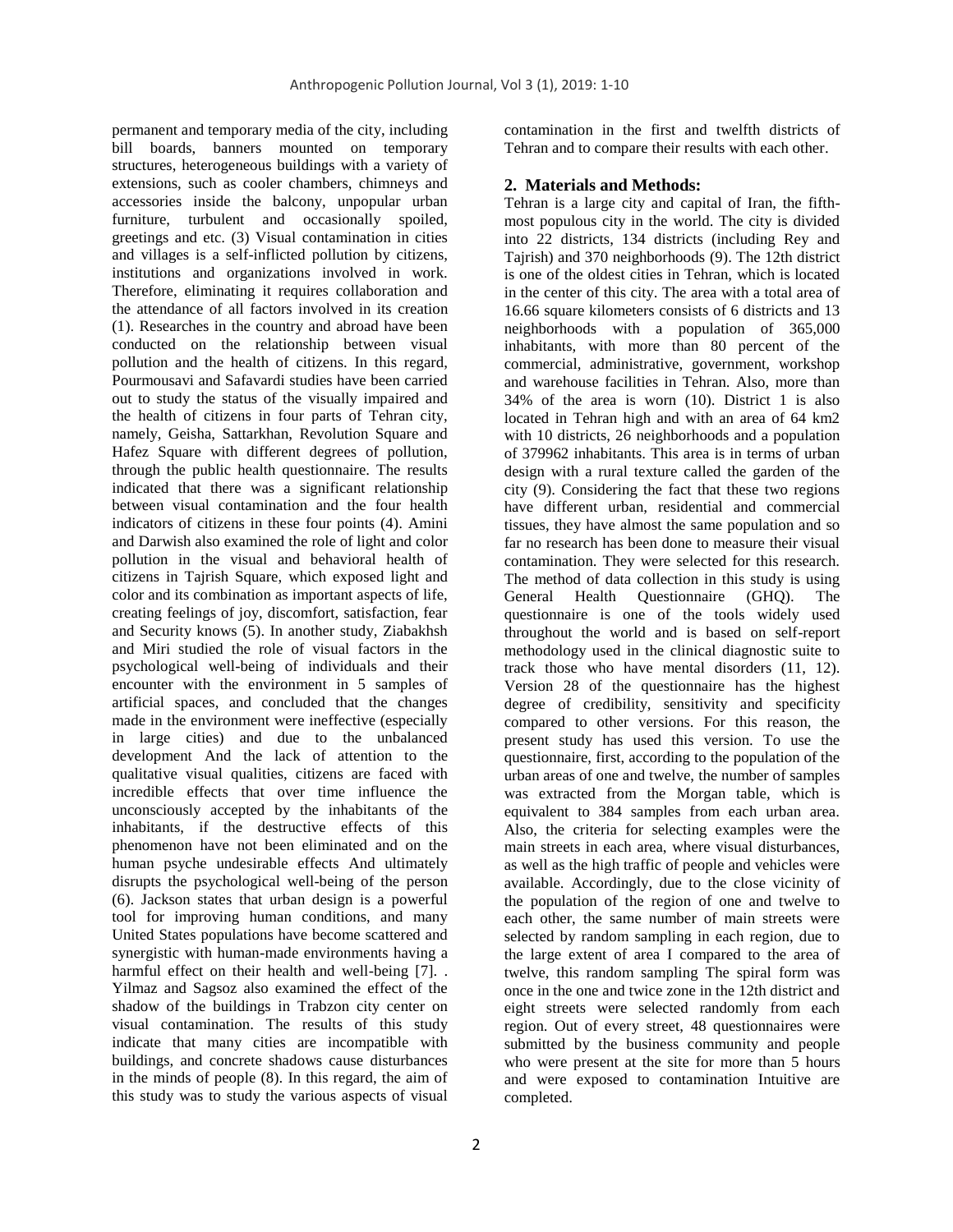Selected streets in area 1 include: 1 / Pasdaran Avenue (from Novobindad Square to Bahonar Square), 2 / Darabad Avenue (from Bahonar Square to Mohebbi Street), 3 / Niavaran Avenue (from Ghods Square to Bahonar Square), 4th Street (From the guard of the Pasdaran to Kabiri Street), 5 / Gheitariyah Avenue (from Pirouz Square to Metro Gheytariyeh), 6 / Shariati Street (from Sadr Bridge to Ghods Square), 7 / Valiasr Street (From Park to Tajrish Square), 8 / Velenjak Street (from Tabnak Street to Student Street).

Selected streets in the 12 area include: 1 / Iran Street (from the intersection of Amin to the Mujahedin-e Islam), 2 / Republic Avenue (from Hafez Bridge to Baharestan Square), 3 / Ferdowsi Street (from Imam Khomeini Square to Ferdowsi Square) , 4 / Amirkabir Street (from Imam Khomeini Square to the intersection of Amin Presence), 5 / 15th Khordad Avenue (from Avezouid to Rey Avenue), 6/ Rey Street (from Shoos Square to the intersection of Amin Presence), 7/ Street of Khayyam (from Square

of Imam Khomeini to Shoush Avenue), 8 / Molavi Street (from Vahdat-e-Islami Street to Qayyam Square).

Interpretation and rating of the General Health Questionnaire (GHQ): The questionnaire has four sub-scales: physical symptoms, anxiety and insomnia, social inability and depression, with a total score of their scores. The existence of four subscales has been proven based on the statistical analysis of the responses (factor analysis) (11). The findings in this study are based on Likert's approach, which indicates that the low score on this scale indicates the health and high levels of infertility . The total score of 14 to 21 at each sub-scale indicates the deterioration of the subject's condition in that factor. The overall score of 21 and above indicates a lack of general health and a score below 21 indicates mental health, as shown in Table 1 (12, 13).

| Table 1: Health status in each of the four scales divided by the score obtained from the psychological tests |
|--------------------------------------------------------------------------------------------------------------|
| (14)                                                                                                         |

| Total scores in the | <b>Scores in subscales</b>                                             | <b>Subscales</b>      |
|---------------------|------------------------------------------------------------------------|-----------------------|
| questionnaire       |                                                                        |                       |
| $0 - 21$            | $0-6$                                                                  | <b>Minimum limit</b>  |
| $22 - 42$           | $7 - 11$                                                               | light                 |
| $43 - 63$           | $12 - 16$                                                              | medium                |
| 64-84               | $17 - 21$                                                              | severe                |
| $0 - 9$             | Indicates the physical health of individuals in the context of         | 1) Scale of           |
| $10 - 15$           | psychosomatic diseases.                                                | physical signs        |
| $16-21$             | Indicates the average person's physical health. This group of people   |                       |
|                     | is more or less suffering from physical symptoms due to                |                       |
|                     | psychological conditions.                                              |                       |
|                     | Indicates the severity of the symptoms of these psychosomatic          |                       |
|                     | diseases. You should check with a specialist to check your physical    |                       |
|                     | complaint.                                                             |                       |
| $0 - 9$             |                                                                        | 2) Anxiety and        |
| $10-15$             | Indicates that you are in good condition in terms of keeping calm      | <b>Insomnia Scale</b> |
| $16 - 21$           | and controlling anxiety.                                               |                       |
|                     | Indicates that you occasionally encountered anxiety problems.          |                       |
|                     | Indicates your severe anxiety in different locations. Learning how     |                       |
|                     | to control anxiety and relaxation is recommended to you.               |                       |
| $0 - 9$             | Indicates your complete health in interpersonal relationships and      | 3) Social             |
| $10-15$             | relationships in the workplace.                                        | <b>Function Scale</b> |
| $16 - 21$           | Indicates your relative health in interpersonal relationships and your |                       |
|                     | work relationships.                                                    |                       |
|                     | Indicates that you were in an interpersonal relationship, and also in  |                       |
|                     | your workplace, you were in a queue. Therefore, learning               |                       |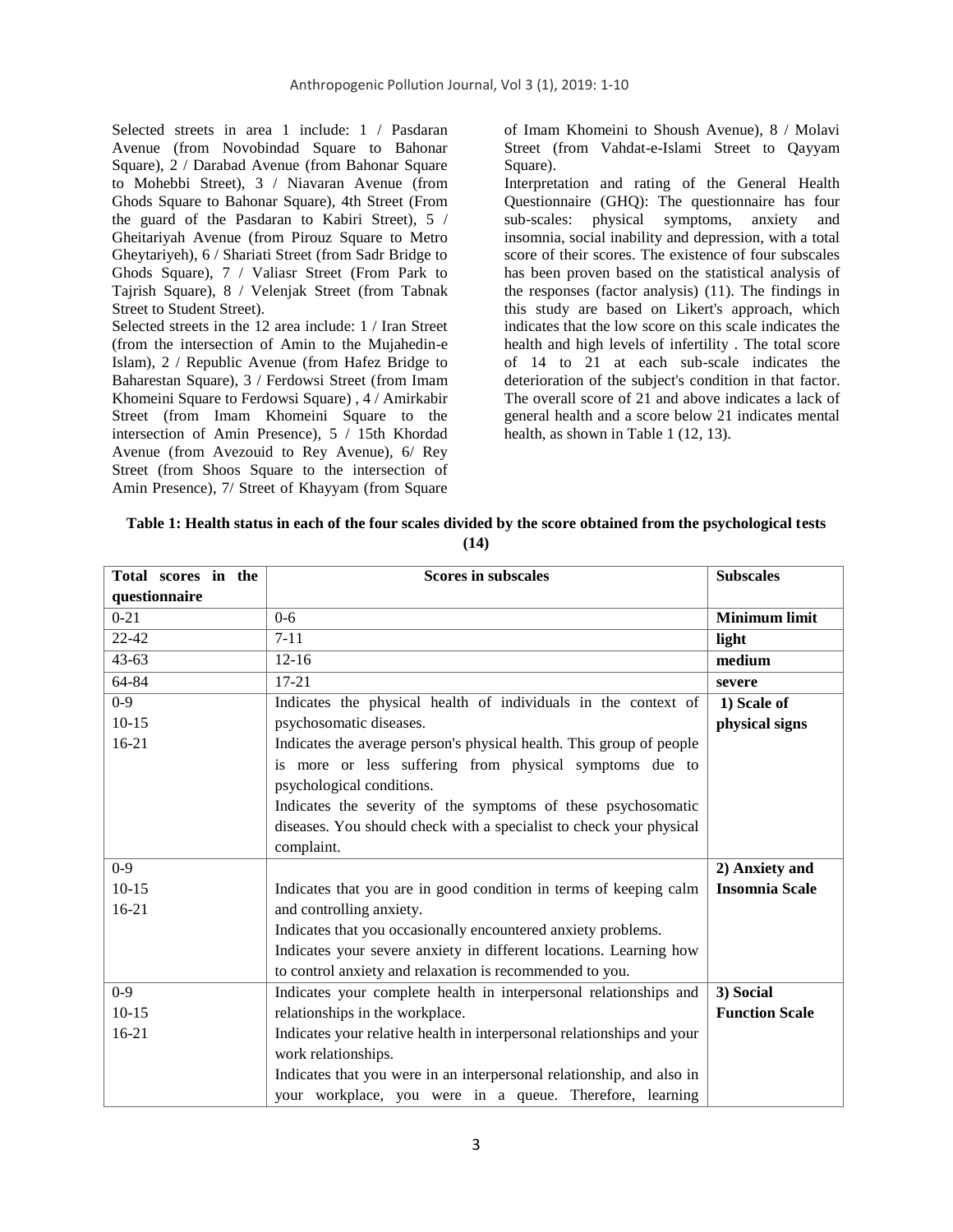|           | interpersonal skills is advisable.                                   |                         |
|-----------|----------------------------------------------------------------------|-------------------------|
| $0-9$     | It is a sign of your vitality and vitality in everyday life.         | 4)                      |
| $10-15$   | Indicates that you sometimes experience depression. Changing your    | <b>Depression Scale</b> |
| $16-21$   | life can make a difference.                                          |                         |
|           | Indicates that you are likely to have depression. Referring to       |                         |
|           | relevant specialists is advised to you.                              |                         |
| $0 - 21$  | Indicates that you are in a very good mood in terms of mental        | <b>Total points</b>     |
| $22 - 42$ | health.                                                              |                         |
| $43 - 63$ | It indicates that your mental health has been threatened and         |                         |
| 64-84     | threatened in some areas.                                            |                         |
|           | Indicates that your mental health has been damaged at many times     |                         |
|           | and you should consider improving your mental health and well-       |                         |
|           | being.                                                               |                         |
|           | Indicates a severe condition in your mental health. Referring to the |                         |
|           | relevant specialist, you are strongly advised.                       |                         |

The data is analyzed using the SPSS software 16 of comparative type. In the comparative analysis, in addition to the fact that the information collected is analyzed descriptively, they are compared, the question that arises in this analysis is whether the calculated statistical index is larger or smaller than another statistic indicator. This means that two or more descriptive statistics such as mean, median, standard deviation and variance are compared. Also, to study the status of each health and general health index of each region with the status of environmental beauty criteria such as number of parks, per capita green space, number of benches, number of lighting, number of trash bins and the amount of advertising in each area, the correlation coefficient Pearson is used.

## **3. Results and Discussion:**

The status of people sampled in terms of gender, residence, education, age, and history of illness are presented in Table 2.

| District 12 | District 1 | <b>Status of sampling</b>      |  |  |
|-------------|------------|--------------------------------|--|--|
| 12          | 102        | Female                         |  |  |
| 372         | 282        | Male                           |  |  |
| 208         | 250        | Residents                      |  |  |
| 176         | 134        | Non-residents                  |  |  |
| 78          | 16         | Education is under the diploma |  |  |
| 174         | 100        | Diploma education              |  |  |
| 64          | 60         | Postgraduate Education         |  |  |
| 54          | 150        | Bachelor's degree              |  |  |
| 14          | 58         | Masters Degree and above       |  |  |
| 10          | 12         | Less than 20 years             |  |  |
| 306         | 290        | Between 40 and 20 year         |  |  |
| 68          | 82         | More than 40 years             |  |  |
| 20          | 8          | Has a history of disease       |  |  |
| 368         | 376        | Lack of disease history        |  |  |

Table 2: Status of sampled individuals from completed questionnaires in each region

Based on the results of completing the questionnaires in the above areas, men were more likely to participate than women, more people than nonresidents, age was more in the range of 20-40 years, and healthy people were much more than those with a history of disease. Also, the general health status of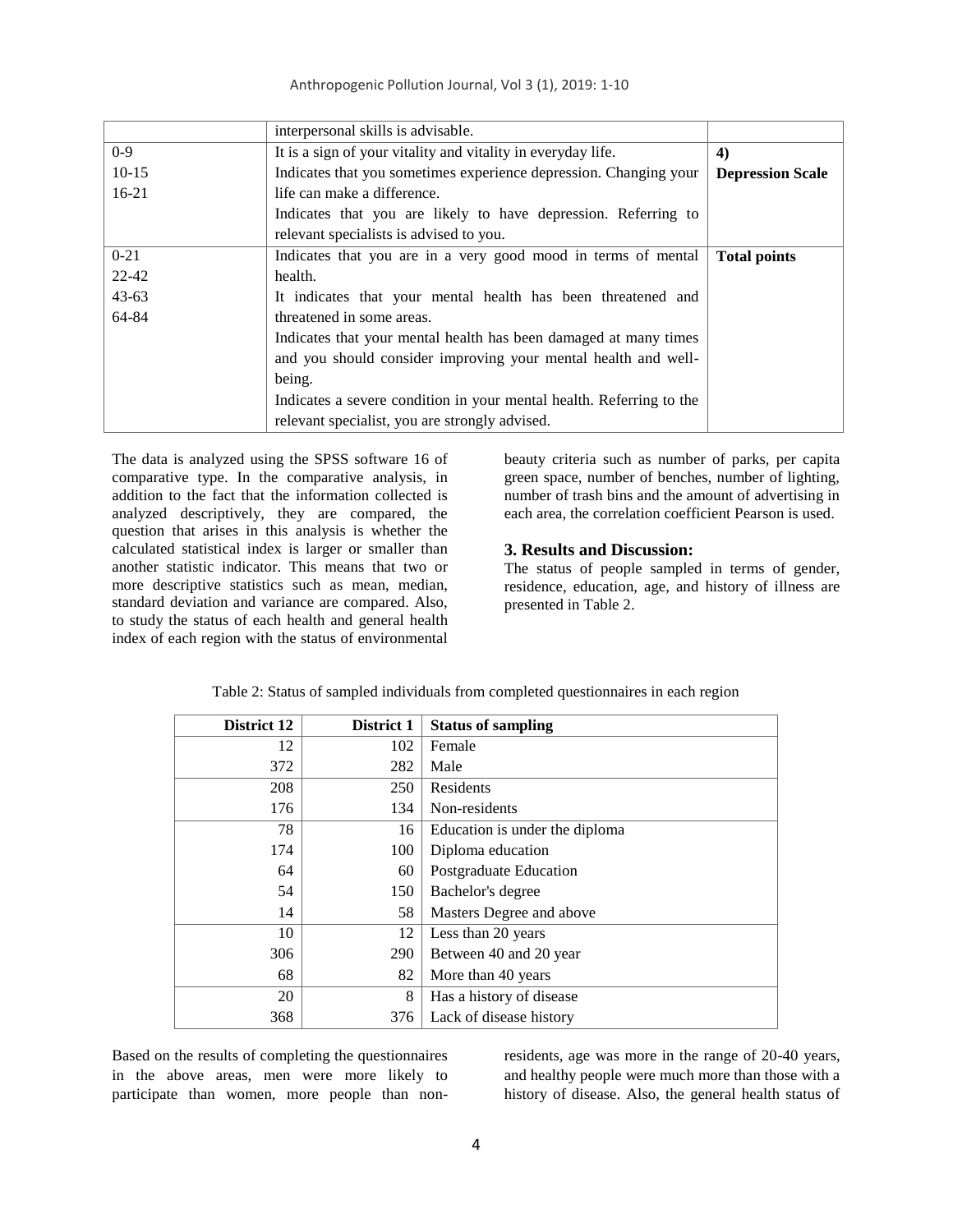| people sampled in the first and twelfth are presented |  |  |  |  |  | Tables 3 and 4, respectively. |
|-------------------------------------------------------|--|--|--|--|--|-------------------------------|
|-------------------------------------------------------|--|--|--|--|--|-------------------------------|

| The number of    | <b>Number</b> | <b>Streets</b> | <b>First</b>   | <b>Second</b>  | <b>Third</b>   | Fourth         | <b>Total</b>   |
|------------------|---------------|----------------|----------------|----------------|----------------|----------------|----------------|
| selected streets | of            |                | index          | index          | index          | index          | general)       |
| district 1 in    | samples       |                | Physical )     | Anxiety )      | Social)        | Depression))   | health)        |
|                  | per           |                | signs)         | and            | function)      |                |                |
|                  | street        |                |                | insomnia)      |                |                |                |
| 1                | 48            | Velenjak       | 5.54           | 5.12           | 5.83           | 3.88           | 20.38          |
| $\overline{2}$   | 48            | Darabad        | 5.46           | 6.83           | 6.46           | 3.38           | 22.12          |
| 3                | 48            | Niavaran       | 5.46           | 5.04           | 5.92           | 3.17           | 19.58          |
| 4                | 48            | Pasdaran       | 5.42           | 5.75           | 6.12           | 2.58           | 19.88          |
| 5                | 48            | Shariati       | 5.33           | 5.66           | 6.38           | 4.38           | 22.25          |
| 6                | 48            | Valiasr        | 4.67           | 6.79           | 6.50           | 3.92           | 22.00          |
| 7                | 48            | Gheitariyeh    | 5.88           | 6.25           | 6.38           | 3.00           | 21.50          |
| 8                | 48            | Farmaniyeh     | 5.21           | 4.25           | 5.79           | 4.17           | 19/41          |
| Total samples    | 384           | -              | $\overline{a}$ | $\blacksquare$ | $\blacksquare$ | $\blacksquare$ | $\blacksquare$ |
| minimum          |               |                | 4.67           | 4.25           | 5.79           | 2.58           | 19.41          |
| maximum          |               |                | 5.88           | 6.83           | 6.88           | 4.38           | 22.25          |
| mean             |               |                | 5.3690         | 5.7125         | 6.2338         | 3.5570         | 20.8898        |
| Total            |               |                | 42.95          | 45.70          | 49.87          | 28.46          | 167.12         |
| median           |               |                | 5.4370         | 5.7050         | 6.2500         | 3.6250         | 20.9395        |
| Standard         |               |                | 0.12140        | 0.31754        | 0.13524        | 0.22018        | 0.42622        |
| deviation from   |               |                |                |                |                |                |                |
| the mean         |               |                |                |                |                |                |                |
| variation range  |               |                | 1.21           | 2.58           | 1.08           | 1.79           | 2.84           |
| Variance         |               |                | 0.118          | 0.807          | 0.146          | 0.388          | 1.453          |

Table 3: Health status of people in the area result of completion of questionnaires

According to Table 3, in the first and fourth indices, the scores for each of the eight streets are less than 6, which indicates the healthy status of individuals in this index. In the second indicator, the scores of Darbad, Valiasr and Qeyreari streets and in the third indicator of Valiasr, Darabad, Shariati, Qeyeryya and Pasdaran streets have been more than 6, indicating a slight damage in this index. In total, the streets of Shariati, Darbad, Vali Asr and Qeyreari, respectively, have earned more than 21 points, indicating the existence of damage and threats to some of the public health indicators in these streets. Also, the general average of general health for the whole region is equal to 20.88, which indicates the favorable general health situation in the region.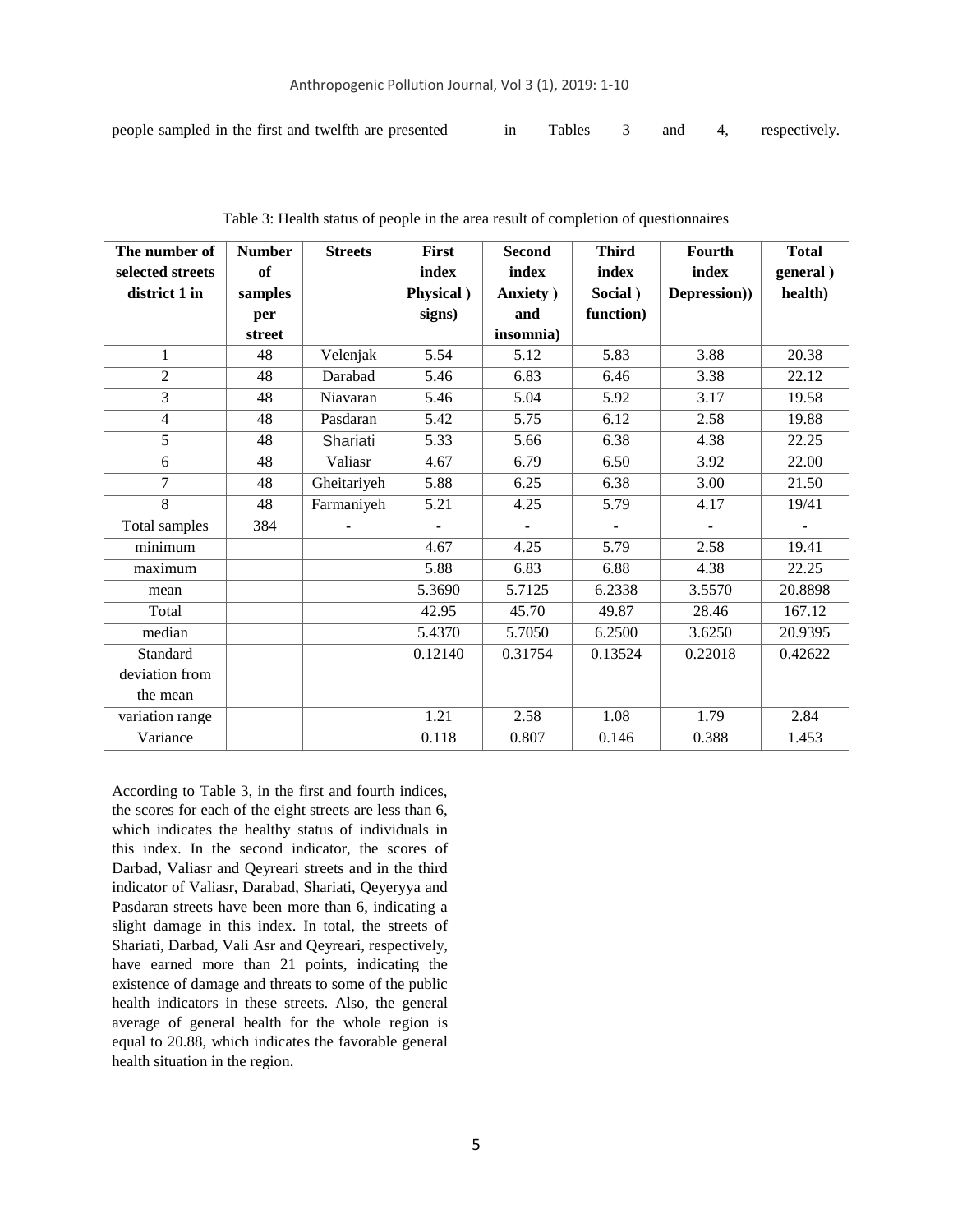| The            | Number     | <b>Streets</b> | First index    | Second         | Third             | Fourth index   | Total          |
|----------------|------------|----------------|----------------|----------------|-------------------|----------------|----------------|
| number of      | of         |                | (Physical      | index          | index             | (Depression)   | (general       |
| selected       | samples    |                | signs)         | (Anxiety       | )Social           |                | health)        |
| streets in     | per street |                |                | and            | function)         |                |                |
| district 1     |            |                |                | insomnia)      |                   |                |                |
| 1              | 48         | Rey            | 6.66           | 8.75           | 8.45              | 6.71           | 30.58          |
| $\overline{2}$ | 48         | Iran           | 4.71           | 6.04           | 5.17              | 3.38           | 19.29          |
| 3              | 48         | Jomhori        | 5.41           | 6.45           | 6.54              | 4.71           | 23.12          |
| $\overline{4}$ | 48         | Qayyam         | 6.58           | 7.79           | 6.54              | 5.33           | 26.25          |
| $\overline{5}$ | 48         | Ferdousi       | 6.95           | 7.25           | 6.70              | 4.79           | 25.70          |
| 6              | 48         | Amirkabir      | 6.04           | 7.16           | 5.41              | 3.66           | 22.29          |
| $\overline{7}$ | 48         | 15 Qordad      | 6.58           | 6.58           | 5.83              | 3.70           | 23.17          |
| $\overline{8}$ | 48         | Molavi         | 6.79           | 8.17           | 8.83              | 5.38           | 29.17          |
| Total          | 384        |                | $\blacksquare$ | $\blacksquare$ | $\overline{a}$    | $\blacksquare$ | $\blacksquare$ |
| samples        |            |                |                |                |                   |                |                |
| minimum        |            |                | 4.71           | 6.04           | $\overline{5.17}$ | 3.38           | 19.29          |
| maximum        |            |                | 6.95           | 8.75           | 8.83              | 6.71           | 30.58          |
| mean           |            |                | 6.2152         | 7.2738         | 6.6852            | 4.7058         | 24.9462        |
| Total          |            |                | 49.72          | 58.19          | 53.47             | 37.65          | 199.57         |
| median         |            |                | 6.5815         | 7.2050         | 6.5400            | 4.7490         | 24.4330        |
| Standard       |            |                | 0.27673        | 0.32543        | 0.47099           | 0.39483        | 1.38017        |
| deviation      |            |                |                |                |                   |                |                |
| from the       |            |                |                |                |                   |                |                |
| mean           |            |                |                |                |                   |                |                |
| variation      |            |                | 2.24           | 2.71           | 3.66              | 3.33           | 11.29          |
| range          |            |                |                |                |                   |                |                |
| Variance       |            |                | 0.613          | 0.847          | 1.775             | 1.247          | 13.912         |

Table 4: Health status of individuals in region twelve following the completion of questionnaires

Based on Table 4, the streets of Ferdowsi, Rumi, Ray and Khayyam in the first and third indices, the streets of fifteen Khordad and Amir Kabir in the first index, Republican Street in the third index, Rey Avenue in the fourth index, and in the second index, all the streets they have had scores above 6, which indicate mild damage to these indices. In total, the streets of Rey, Rumi, Khayyam, Ferdowsi, 15 Khordad, Republic and Amir Kabir, respectively, have earned more than 21 points, indicating the existence of harm and threat to some of the public health indicators in these streets. The general average of general health for the entire twelve is 24.49, which indicates that their general health is in an unfavorable situation. The results of comparing general health indicators between regions one to twelve are shown in Chart 1.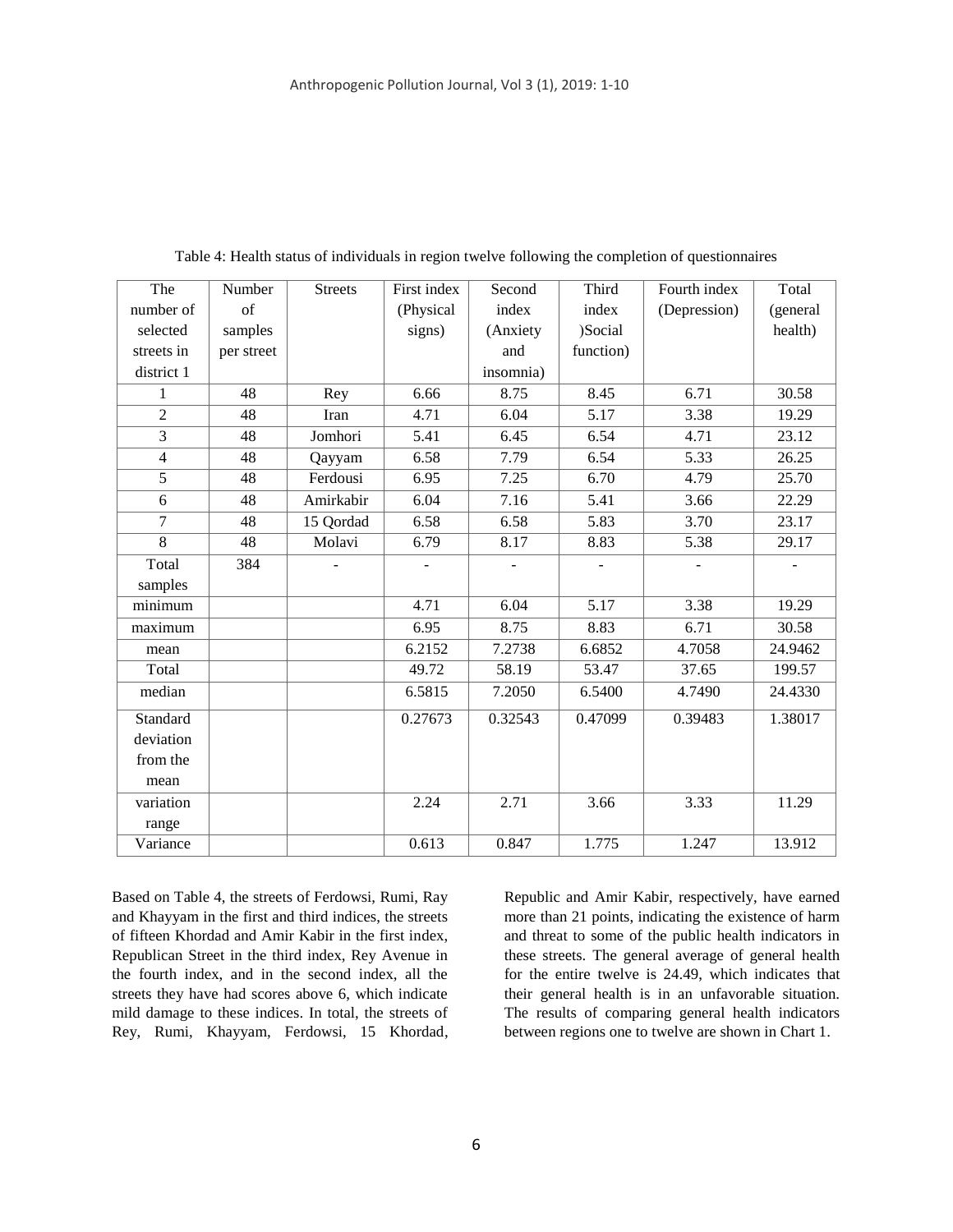

**Fig. 1. Comparison of health indicators of one and twelve regions**

According to Figure 1, the average index of physical symptoms and anxiety and insomnia in the region is less than 6 (healthy) and in the twelve region more than six (mild injury). The average social function index in both regions is more than 6 and the depression index in both regions is less than 6, which indicates mild injury and favorable health status respectively. Also, in order to influence the environmental condition of an area in determining its visual contamination, the status of indicators that affect this area, such as the status of gardens and green spaces, production wastes, urban furniture and beautification, are presented in Table 5 for regions one and twelve.

| District 12                                 | District 1                          | The situation of the regions                      |  |  |  |  |
|---------------------------------------------|-------------------------------------|---------------------------------------------------|--|--|--|--|
| 1) The state of the gardens and green space |                                     |                                                   |  |  |  |  |
| 61 numbers                                  | 191 numbers                         | <b>Number and</b>                                 |  |  |  |  |
| The area is 674543 square                   | An area of 1952126 square           | area of the gardens                               |  |  |  |  |
| meters                                      | meters                              |                                                   |  |  |  |  |
| The area is 1403287 square                  | Area 38031137 sq.m.                 | Area and                                          |  |  |  |  |
| meters                                      | Per capita 8.2 square meters        | Green space per capita                            |  |  |  |  |
| Per capita 5,6 square meters                | per person                          | In Iran, per capita green space is between (7-12) |  |  |  |  |
| per person                                  |                                     | m 3 per person)                                   |  |  |  |  |
| 615948 square meters                        | 3518000 square meters               | Trail gardening area                              |  |  |  |  |
| 85715 square meters                         | 255726 square meters                | <b>Shrubs</b>                                     |  |  |  |  |
| 45,929 square meters                        | 164000 square meters                | Lechki                                            |  |  |  |  |
|                                             | 1) The status of manufactured waste |                                                   |  |  |  |  |
| $350$ pcs                                   | $400$ pcs                           | Number of trash bins                              |  |  |  |  |
| Daily 420 tons in one turn                  | Daily 440 tons in two turns         | Domestic waste production                         |  |  |  |  |
| Y o'clock till 6 o'clock in the             | 21pm until 5am, 13 o'clock          | Hours of gathering                                |  |  |  |  |
| morning                                     | to 15 o'clock                       | Way of collecting                                 |  |  |  |  |
| Storage in temporary tanks                  | Storage in temporary tanks          |                                                   |  |  |  |  |
| Loading and transport by                    | Loading and transport by            |                                                   |  |  |  |  |
| mechanized machinery                        | mechanized machinery                |                                                   |  |  |  |  |
|                                             | 1) Urban Furniture Status           |                                                   |  |  |  |  |
| 96 Number                                   | 170 Number                          | Number of couches                                 |  |  |  |  |

**Table 5: Comparison of the environmental conditions of the 1st and 12th regions (15, 16)**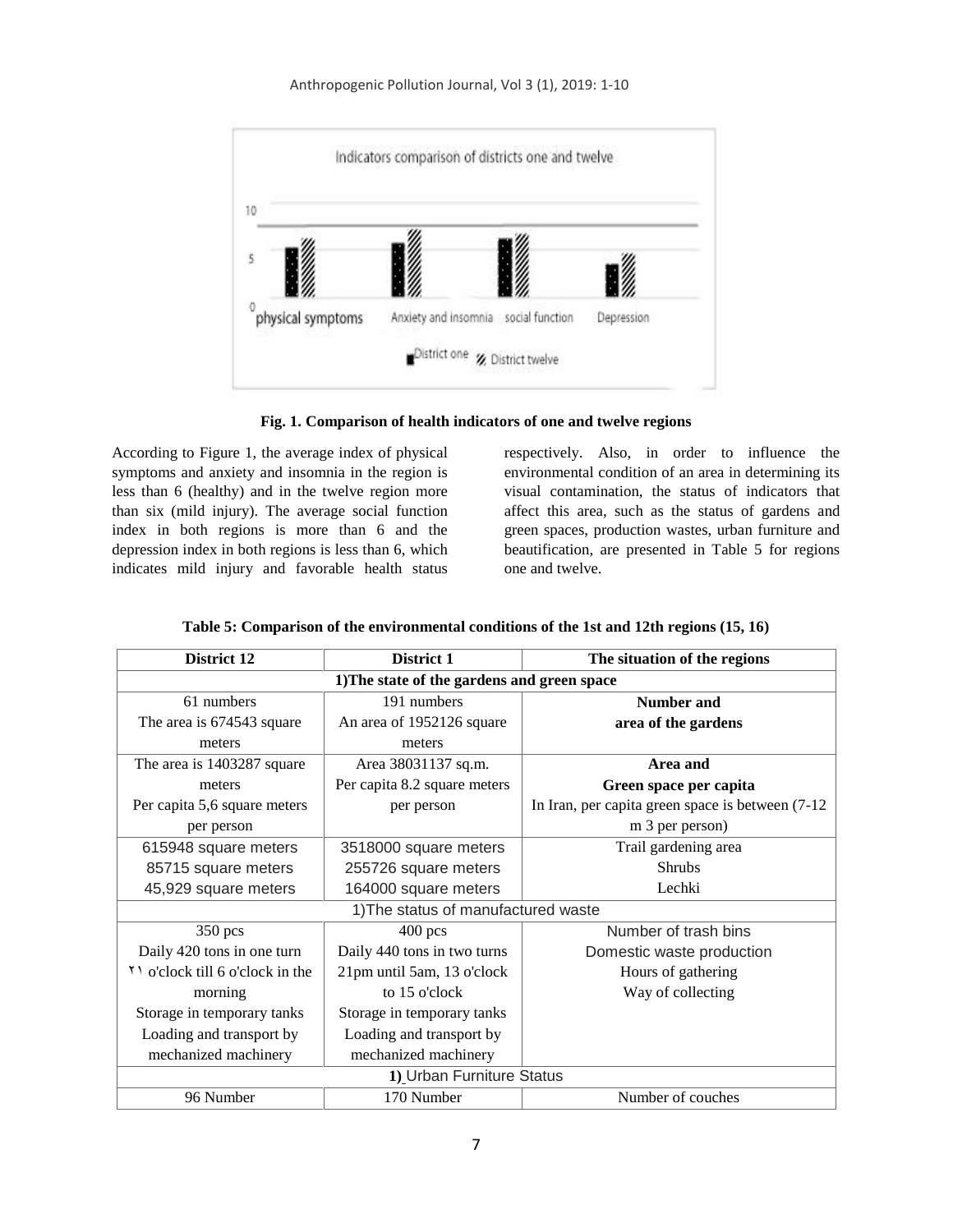| 1) Beautiful setting |                    |                                      |  |  |  |  |
|----------------------|--------------------|--------------------------------------|--|--|--|--|
| 47 cases             | 52 cases           | lighting                             |  |  |  |  |
| 14400 square meters  | 125 cases per 9378 | Mural painting                       |  |  |  |  |
|                      | square meters      |                                      |  |  |  |  |
| 131 pcs              | 104 number         | Promotional space includes: portable |  |  |  |  |
| 8 ones               | number 4           | billboard                            |  |  |  |  |
| 121 pcs              |                    | banner                               |  |  |  |  |
|                      | number 2           | Bridge deck                          |  |  |  |  |
|                      | 30 number          | Urban Civic (Installation Size)      |  |  |  |  |

According to this table (No. 5), District 1 has a better park than the Twelve green spaces, more parks and better urban furniture, while the Twelve area in the Beautification section has more advertising space than Area One This can be important in people's mental health or visual disturbance. Regarding the condition of waste production, both regions are in the same position, but due to the smaller area of the twelve, compared with the area of the region, this volume of waste is very high and can cause visual pollution.

Also, in this research, the status of each of the indicators of the general health status of each region was studied with the status of environmental beauty criteria such as the number of parks, per capita green space and ...the Pearson correlation coefficient between health indicators and the factors affecting the beauty of the environment is presented in Table 1 for one to twelve regions.

| Pearson                         | Coefficient<br>Correlation  | Number   | Green     | Number   | Number   | The         | Number         |
|---------------------------------|-----------------------------|----------|-----------|----------|----------|-------------|----------------|
| between                         | Health<br>Indicators<br>and | of parks | space per | of       | of       | Advertising | of<br>trash    |
| <b>Environmental Indicators</b> |                             |          | capita    | benches  | lighting |             | bins           |
| Indicators of                   | Pearson Correlation         | $-1.000$ | $-1.000$  | $-1.000$ | $-1.000$ | 1.000       | $-1.000$       |
| physical                        | $Sig. (2-tailed)$           | 0.01     | 0.01      | 0.01     | 0.01     | 0.01        | 0.01           |
| symptoms                        | N                           | 2        | 2         | 2        | 2        | 2           | $\overline{2}$ |
| Anxiety and                     | <b>Pearson Correlation</b>  | $-1.000$ | $-1.000$  | $-1.000$ | $-1.000$ | 1.000       | $-1.000$       |
| Insomnia                        | $Sig. (2-tailed)$           | 0.01     | 0.01      | 0.01     | 0.01     | 0.01        | 0.01           |
| index                           | N                           | 2        | 2         | 2        | 2        | 2           | 2              |
| Social                          | <b>Pearson Correlation</b>  | $-1.000$ | $-1.000$  | $-1.000$ | $-1.000$ | 1.000       | $-1.000$       |
| Function                        | $\mathrm{Sig.}$ (2-tailed)  | 0.01     | 0.01      | 0.01     | 0.01     | 0.01        | 0.01           |
| Index                           | N                           | 2        | 2         | 2        | 2        | 2           | 2              |
| Depression                      | <b>Pearson Correlation</b>  | $-1.000$ | $-1.000$  | $-1.000$ | $-1.000$ | 1.000       | $-1.000$       |
| Index                           | $Sig. (2-tailed)$           | 0.01     | 0.01      | 0.01     | 0.01     | 0.01        | 0.01           |
|                                 | N                           | 2        | 2         | 2        | 2        | 2           | $\overline{2}$ |
| general                         | Pearson Correlation         | $-1.000$ | $-1.000$  | $-1.000$ | $-1.000$ | 1.000       | $-1.000$       |
| health                          | $Sig. (2-tailed)$           | 0.01     | 0.01      | 0.01     | 0.01     | 0.01        | 0.01           |
|                                 | N                           | 2        | 2         | 2        | 2        | 2           | $\overline{2}$ |

**Table 6: Pearson Correlation Coefficient between Health Indicators and Environmental Indicators**

According to Table 6, between each health index with the number of parks, per capita green space, the number of benches, the number of lighting and the number of trash bins, the coefficient of correlation is -1 in which the correlation coefficient is strong,

which means that the above mentioned items have lower general health scores and better health status, but the rate of advertising with health indicators is a +1 correlation coefficient which indicates a decrease in health status by increasing the amount of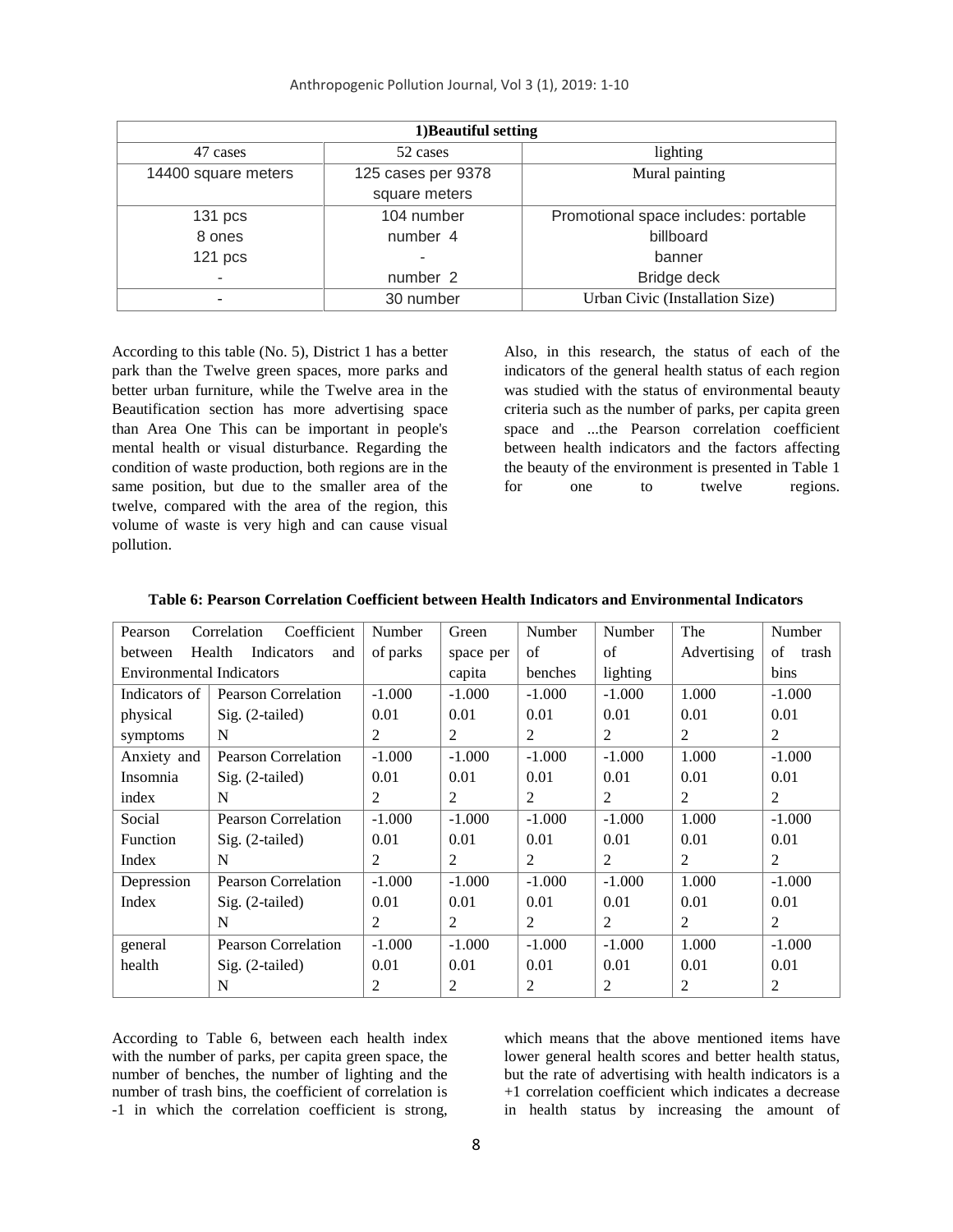advertising. It should be noted that in addition to the number of benches, parameters such as base number of the flag, fitness equipment, children's play equipment, urban hours, waterway, bus station, etc. were also evaluated in the quality assessment of urban furniture in two regions, whose results indicate

Based on the research, two urban areas of one and twelve were investigated. The results of the analysis of the data obtained from the questionnaire showed that visual contamination has a direct positive relationship with the physical, psychological and social health of the citizens. This means that everywhere the pollution is higher, the health of citizens is lower, and in the region, the status of four health indicators (physical symptoms, anxiety and insomnia, social function, and depression) is at a better level than the twelve. The results of this research are consistent with the results of Pourmousavi and Safaroodi, as well as Amini and Darwish. The researchers found that there is a meaningful relationship between visual contamination and health indicators such as physical signs, social function, which can be coordinated between the space built with human psychological dimensions and the visual environment with the psychological expectations of the observers. To make the physical environment and urban landscape appealing to the observer, both dissatisfaction and negative influences such as stress anxiety, fear of insecurity and lack of vitality in individuals are reduced. It is also consistent with the results of the Yilmaz and Sagsoz work that the researcher also concluded in his study that the increase in high-rise buildings had a negative effect on the visual and physical quality of the environment and caused visual contamination. It should be noted that the results of this study do not mean that only visual contamination has an impact on health and its indicators, but other factors such as: air pollution, noise pollution, traffic

better situation in area 1 than in the twelve region and the number of benches as a random index is selected among other parameters of urban furniture. Also, the number of elements of beautification status, such as billboards, banners, etc., is also combined to get the correlation coefficient with environmental indicators.

volume of vehicles, daily waste generation and financial problems, and People's livelihood can also be involved. Accordingly, information about these parameters was collected at the time of completing the questionnaire (one month) for each area, which confirms the absence of air pollution and the presence of disturbing sound pollution for both regions. The amount of daily waste production in both regions is approximately equal, due to the small size of the twelve area compared to the area of the first one, this amount of waste is very high. On the other hand, as most people in the region have a relatively better financial situation than those living in the twelve region, livelihoods can also contribute to the health of the people of the region.

#### **4. Conclusion:**

Based on the results, it can be deduced that the visual contamination produced in cities has a negative and long-term impact on the body and spirit of the citizens, as well as one of the main factors of reducing efficiency and decentralization and even the reason for many conflicts and conflicts in The city is Therefore, in order to reduce the visual contamination, especially in the region of twelve, the use of solutions such as the regulation of advertising and images on the streets, the institutionalization of urbanization culture, the purification of contaminated landscapes and the creation of green spaces, the development of public transportation, the creation of furniture An appropriate city, and the urban environment's adornment seems necessary.

## **References:**

- Ahmadi F, Pat A, Prohon E, Tabrik M. One urban planning understanding the tehran municipality area one [dissertation]. Tehran: Art university; 2015. (in persian).
- Amini E, Darvish N. The role of light and color contamination visually and behavioral health of citizens case Study tajrish Square. National conference on urban management of Iran; Tehran: Tehran university; 2015. (in persian).
- Esmaeili A. Visual pollution and lack of peace for the citizens 2011 [updated cited 2011 april 13]. Available from: http://www.tabnak.ir/fa/news/158100. (in persian).
- FathiAshtiani A. Psychological Tests: Personality assessment and mental health. 1 ed: tehran: Beast; 2016. (in persian).
- Foroozan M. Sustainability Indicators for region one [dissertation]. Lahijan unit: Islamic azad university; 2012. (in persian).